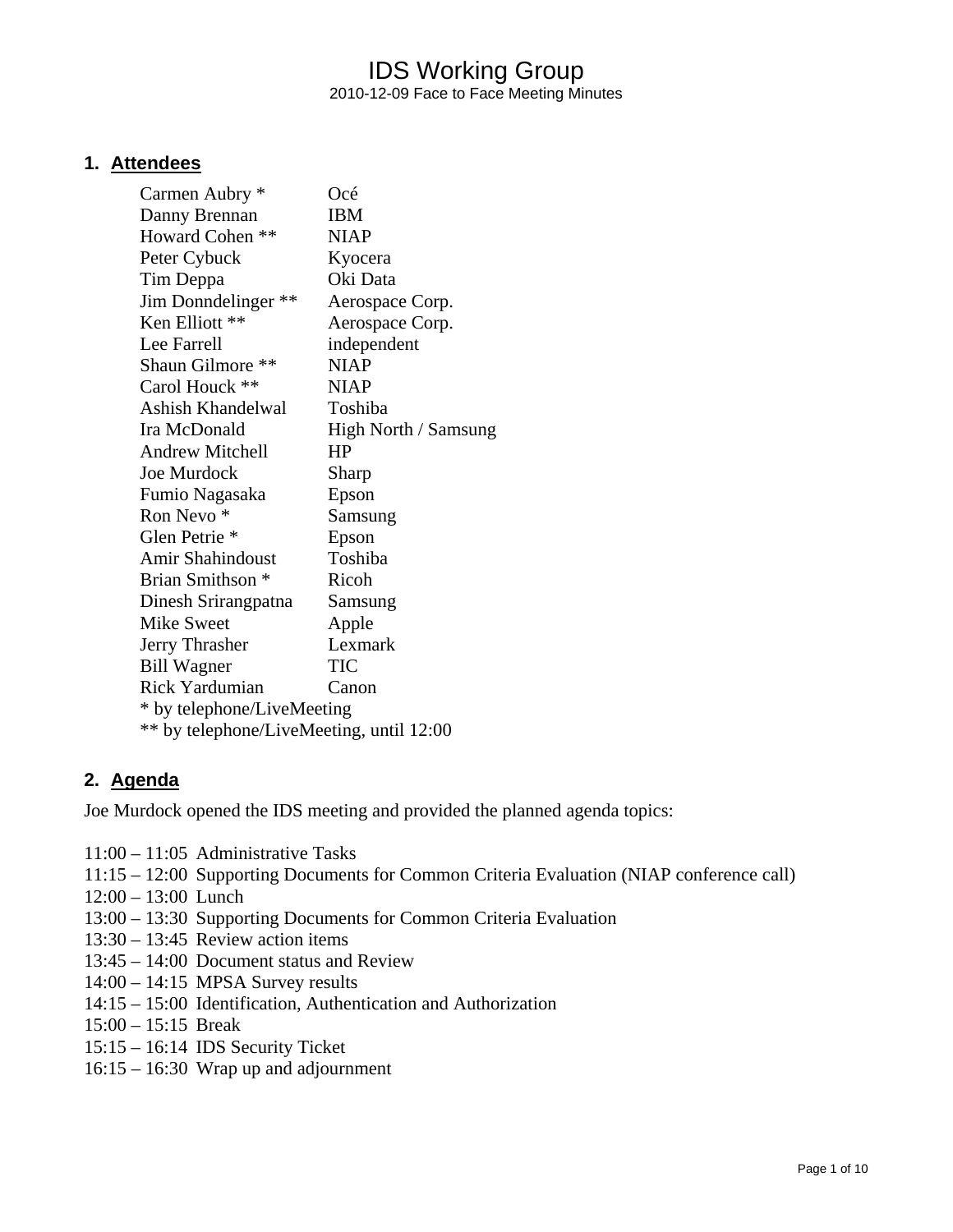## IDS Working Group 2010-12-09 Face to Face Meeting Minutes

## **3. Minutes Taker**

Brian Smithson

## **4. PWG Operational Policy**

It was noted that all attendees should be aware that the meeting is conducted under the PWG Membership and Intellectual Property rules. There were no objections.

### **5. Approve Minutes from previous meeting**

No minutes were produced from previous meeting.

There were no objections.

### **6. Supporting Documents for Common Criteria Evaluation (NIAP conference call)**

[Brian] Some members of the IEEE P2600 working group had been in contact with NIAP seeking their guidance on what to put in a Supporting Document (SD) specifically to support the evaluation of MFPs conforming to IEEE 2600.1 and/or 2600.2. They had been looking at some of the other development activities such as the OS PP and the Network Appliance PP, which has given them some indication of NIAP's direction. They are looking for more specifics on what to do for the HCD PP that would give NIAP the assurance that evaluations are consistent and reliable across multiple labs and CC schemes.

[Shaun] On this call, NIAP can speak at a high level about the end goal of the program and the PPs. More detailed technical discussions would be needed later in a series of calls to talk about specific requirements in the MFP PP and specific assurance activities.

The NAPP and USB PP have some additional assurance requirements associated with SFRs and more specificity in the SFRs themselves. NIAP wants very objective and repeatable assurance activities. Having high-level, open-ended requirements as we've seen in the past is not the direction we're going. More specific requirements are needed where that makes sense.

NIAP understands that with a large number of vendors and products, some flexibility is needed. To accommodate that, an "Appendix C" is used to specify appropriate optional requirements or refinements to requirements, but they are still very specific.

For example, instead of just saying that you do secure tunneling, the document will say how secure tunneling should be done. In general, the direction is to be more granular in requirements and more specific in assurance activities.

NIAP is willing to supply someone to work with the PWG-IDS to participate in a series of workshops toward that end for HCDs.

[Brian] In the NAPP, there are quite a few extensions to SFRs that are different from standard CC, and asked if that is the direction they are taking or if it is something to be avoided.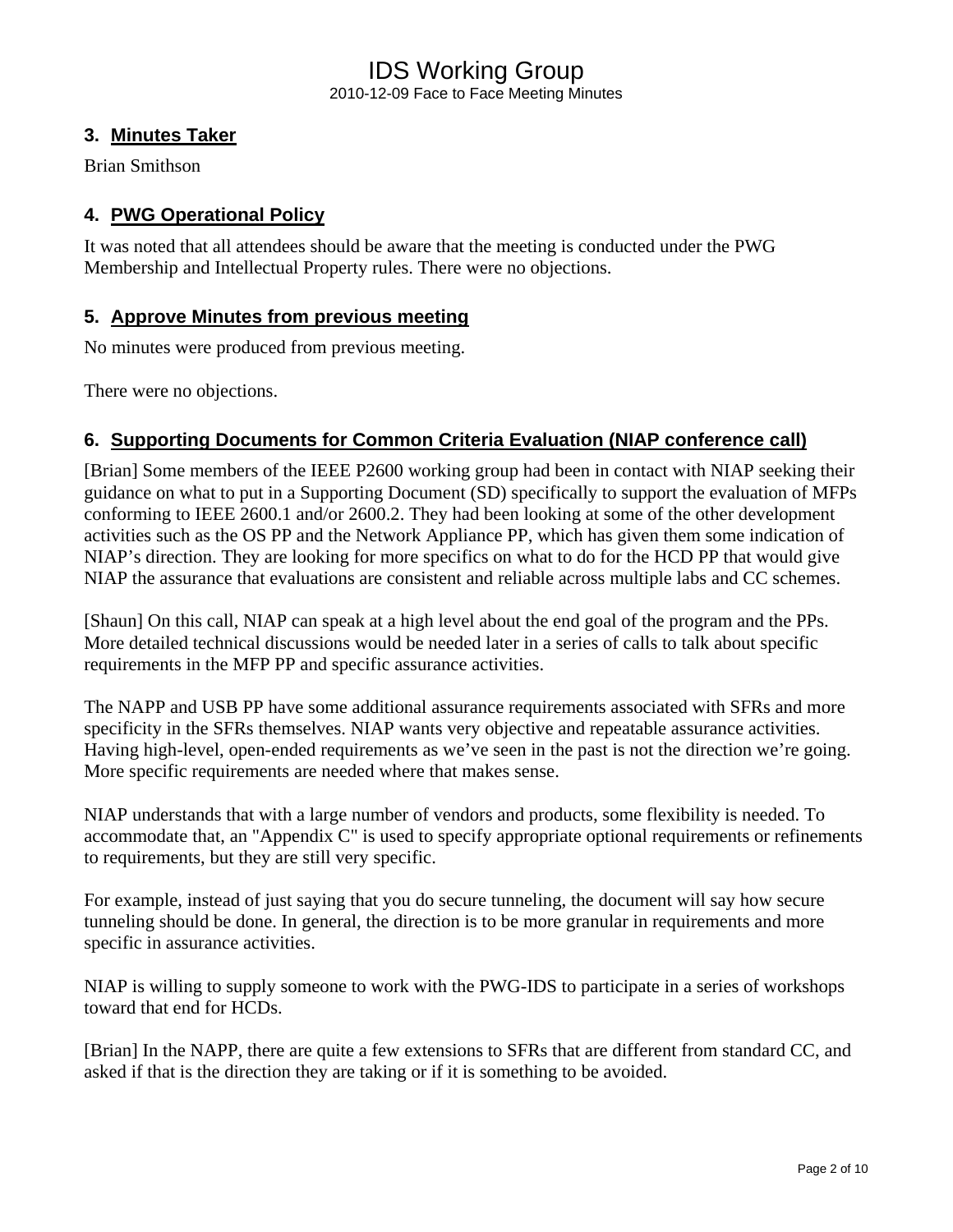2010-12-09 Face to Face Meeting Minutes

[Shaun] NIAP is not being strict with EALs or CC dependencies/selections/refinements. It is better to articulate the requirements in some pseudo English / CC language and then let NIAP determine how to express that in a way that is acceptable to the international community.

In the NAPP, there is a whole front matter section that describes threat environment in prose, for which NIAP thinks it can get international acceptance. The idea is to start there and not immediately try to fit into standard CC, and then adjust it toward standard CC if needed to achieve that acceptance.

NIAP is trying to drive change into the CC by practical example, and in some cases that will break the CC in order to drive that change.

[Brian] The threat environment and prescriptive security functional requirements could be rather dynamic, such as if new attacks are developed or specific techniques like a hashing algorithm become broken, and asked if that sort of thing should be in an SD which made the PP more specific while not requiring the PP to be updated. The SD could change more frequently. His concern was that if such things were in the PP, the PP may need to change every year.

[Shaun] Yearly updates wouldn't be a bad idea, and that it didn't matter if it was in a PP or an SD, because you need that information. They both go through the same process to be recognized. We can debate which one is easier for the user, but you'll need both of them.

[Ira] The HCD PP was an IEEE standard and it is not possible to update it on a yearly cycle, and the SD would be an open standard from the PWG with a much lighter process that makes it possible to make an update in as little as four months.

[Shaun] The IEEE model isn't going to work, and the IEEE PP will be sunsetted at some point. If it can't be updated in two years, then it's not a useful framework to work from. We don't want to retrofit or interpret things in an SD simply because the IEEE PP doesn't allow changes. The HCD vendor community will need to change from the IEEE model to a more responsive development framework, whatever that may be. There may be an interim period where we do need to do something with the IEEE PP, but not for the long term.

[Brian] The vendor community had discovered the difficulty of having a long approval process and expensive copyright situation, and agrees that we need to do something differently in the future. However, the durable part of the current PPs could be the base principles of what security areas need to be covered in HCDs, and the specificity and dynamism could be provided by the SDs. That could give the current PPs a longer lifetime. IEEE standards need to be revised or reaffirmed every five years anyway, so that could be when the PPs are rewritten. At that point, we would have a great deal of practical experience actually evaluating products and seeing if they really worked out. Right now, NIAP is speculating that HCD evaluations against the IEEE PPs are not consistent or reliable across multiple labs and schemes even though only one HCD has completed such an evaluation at this time. We shouldn't try to rush to make changes before we have some actual experience with evaluation.

[Shaun] NIAP understands that, and they aren't really focused on any problems with MFPs but instead are dealing with the larger issues of CC evaluations. MFPs evaluations may or may not work with the EAL model, but that's not the point. They need to fit in the overall landscape of where we're going.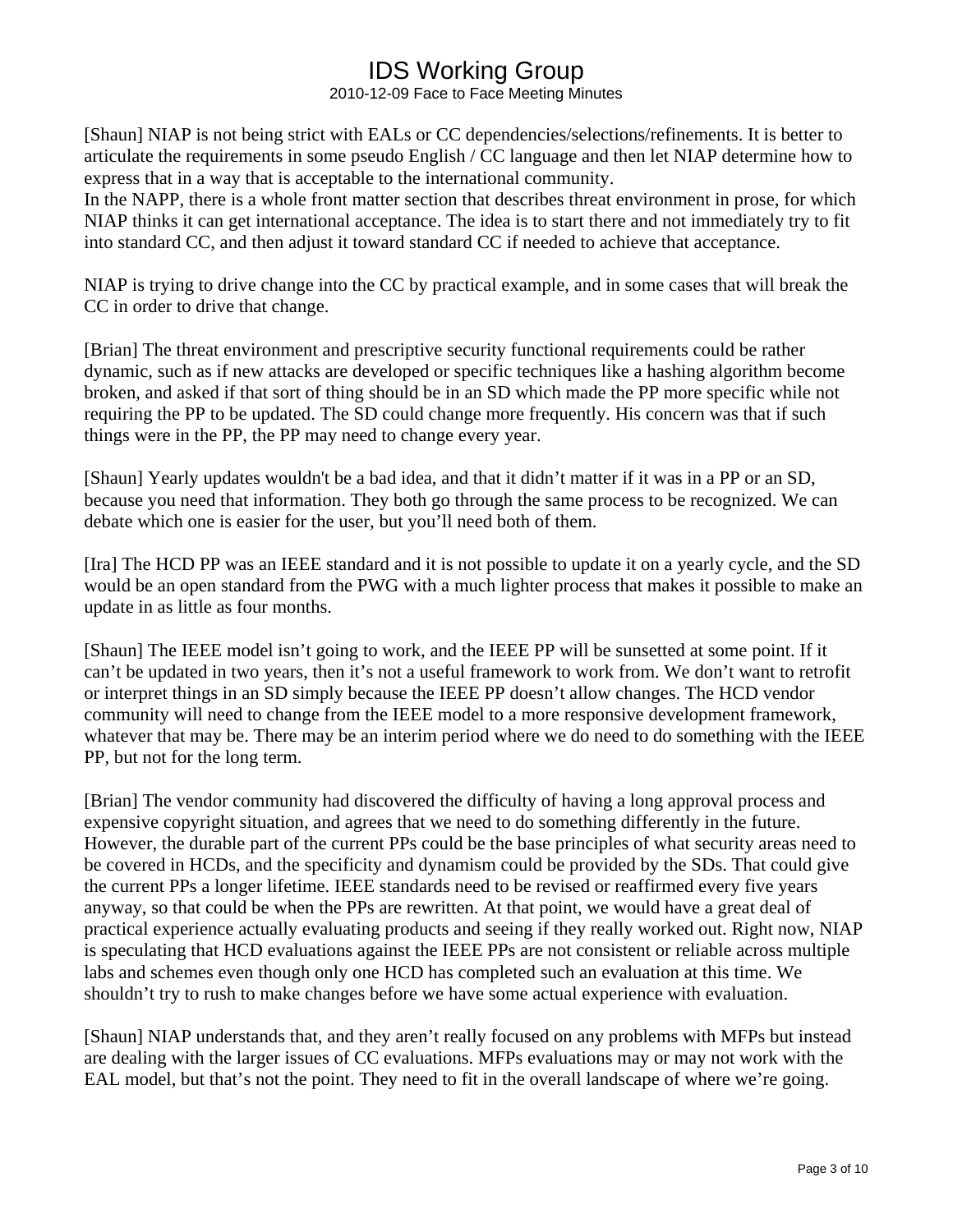2010-12-09 Face to Face Meeting Minutes

We're not certain if working from the current HCD PPs will work as a framework for creating more specificity in SDs.

[Brian] If the PP doesn't contain nearly enough detail, then all of the meat would be in the SDs and that could prove cumbersome for vendors and confusing for customers. It is also possible that the PP might not cover something in the PP that is really needed, in which case we would have a greater need for a new PP.

[Carmen] Most HCD evaluations are done outside of the US scheme, and asked if NIAP would mind if other schemes participated in this development such as European schemes or the Japanese scheme.

[Shaun] NIAP wants to be open to international participation, although they are reluctant to open it too broadly at first until they have a strawman in place. If mutual recognition is important, which it certainly is for this technology, then it makes sense to open up to other schemes for commenting and development.

[Carmen] In the NAPP, there is a requirement for software updates, which is not a problem for HCDs, but asked how that can be reconciled with the CC's notion that a software update breaks the CC certification of a product. At the last ICCC, there was talk about predictive assurance. Are the two related?

[Shaun] We're hoping that in the next generation of the CC, there will be a way for vendors to update their products. Products have that capability and do get updated, so ignoring it in the CC doesn't make sense. The technical aspects of how to do a secure update are good to have in a PP, but it is true that there is a conflict between updates and the current CC.

[Ron] What is the timeframe for developing SDs, for replacing the PP, for everything?

[Shaun] We have some PPs at EAL2 out there now. There will be some date on which we don't want to have any PPs associated strictly with an EAL, but we haven't set a date for that. It depends on how quickly we can develop standardized PPs. It is taking some time to do that, so it is certainly not in the next year. It may be two or more years out.

[Ron] We have products in evaluation, and it can take a long time to complete them. We want to make sure that our investment is preserved.

[Shaun] Even after we make a change in policy, we allow evaluations that are underway or about to start, and after that we allow maintenance for a couple of years. Policies aren't retroactive.

[Ron] How will NIAP convince DoD agencies to not ask for more that EAL2?

[Carol] We're working with the DoD agencies, and when we find out from a lab or vendor that some agency is asking for a higher EAL, we will go there and find out why and get them to lower or change their policy. It is like the IEEE work, it takes a long time. We are working on it on a case-by-case basis. We're making slow progress, with Army, Navy, Air Force, not yet the Marines, in the past three or four months. We have most of the CIO-level people engaged and perhaps agreed, but it takes a while for that to filter down.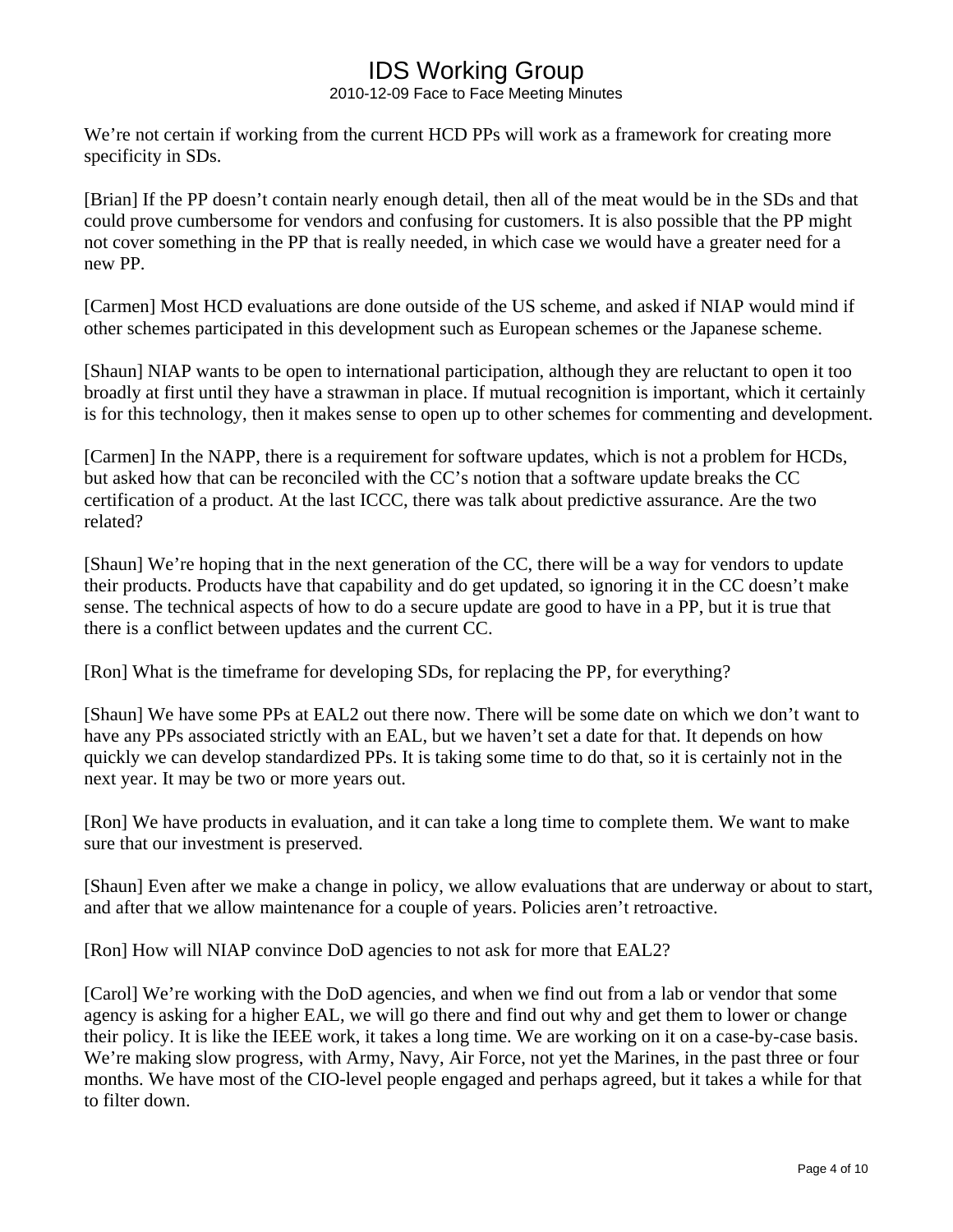## IDS Working Group 2010-12-09 Face to Face Meeting Minutes

[Brian] Other countries and commercial enterprises misunderstand EAL to be a measure of security, and not of assurance. For example, I was in Canada and they often refer to CC as "EAL certification". Can NIAP have any impact outside of the US DoD agencies? I am concerned that if we change everything to EAL2, some will ask us "why did you lower the security on your products?".

[Shaun] That's an example of why EAL2 isn't a good solution. We're using it in the interim, but ultimately we to break the tie between acquisition decisions and straight EAL. It will be a long process to disassociate those things because it has been that way for so long. EAL2 is an interim stop until we get to the point of having supporting documents and mutually recognized PPs that may have a combination of EALs and may have requirements that aren't even captured by the CC. We want a PP per technology, not a technology having PPs at different EALs.

[Ira] Is it true that the NAPP does not apply to MFPs?

[Shaun] Yes, but they may share some requirements. The NAPP could apply to many technologies so we wanted to scope it down. But where a product uses remote login or IPsec tunneling or something like that, they may have identical or very similar requirements to the NAPP.

[Brian] I sat in on the NAPP deployment/configuration subgroup, and they talked about deriving some requirements from the Consensus Audit Guidelines, otherwise known as the SANS Top 20 Network Controls. Is that something that came from NIAP?

[Shaun] It is certainly something that they should take into consideration. They should look into the 800-53 controls, 1253 controls, SANS controls, DISA STIGs, other schemes PPs that have been developed for network devices.

[Pete] We discussed in a previous conference call a couple of policies that might address data at rest or some other issues. Is that still under consideration?

[Shaun] It's still under consideration. We don't have a very good policy for data at rest or data overwrite. We have a disk encryption PP, a USB PP, and an initiative for file encryption. From that we should be able to make a general policy about data at rest, but we don't have one yet.

[Brian] How soon can we start having the technical sessions so we can get started?

[Carol] We need to identify who to assign. We have many requirements and few people.

[Shaun] Probably mid to late January before we can assign a person.

[Brian] Would it be useful to have a face-to-face during RSA week in mid February?

[Shaun] Yes, there will be many of us out there.

[Carol] Some of the other schemes will be there too. Would you make the arrangements?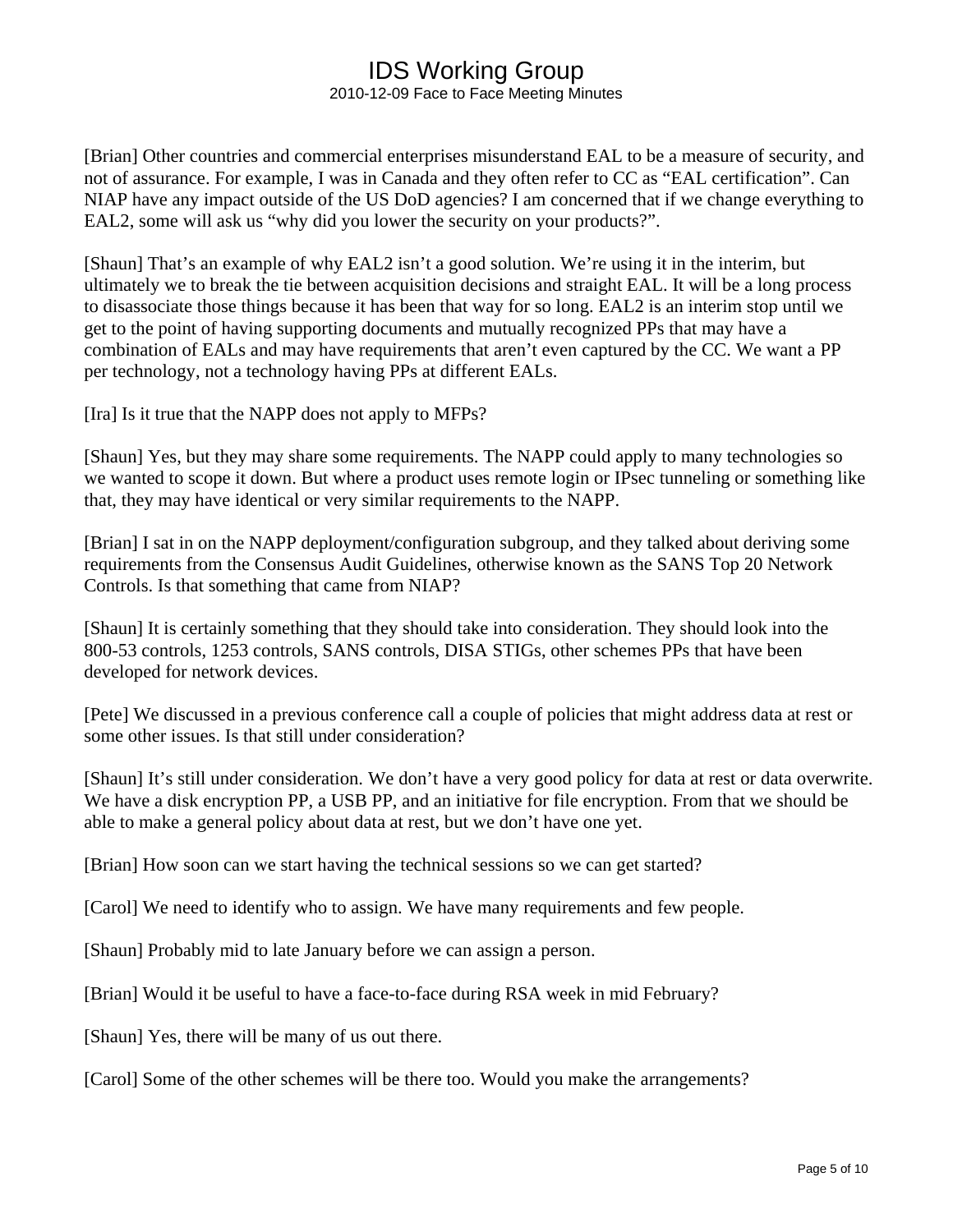2010-12-09 Face to Face Meeting Minutes

[Brian] We can probably use the Ricoh Tech Portal in San Francisco that we used for the CCVF meeting last year. It was too small for that meeting, but would be fine for this one.

|              | [New action item]   |  |  |                          |       |  |                                                                                             |  |  |  |  |  |
|--------------|---------------------|--|--|--------------------------|-------|--|---------------------------------------------------------------------------------------------|--|--|--|--|--|
| $70^{\circ}$ | 12/9/2010 1/14/2011 |  |  | <b>Brian</b><br>Smithson | admin |  | Make arrangements for F2F meeting<br>with NIAP/other schemes at Ricoh<br>SF during RSA week |  |  |  |  |  |

[Ron] We also have a PWG F2F meeting in the first week of February, so we could prepare.

[Brian] It would be good to have a few teleconferences before our F2F so we can hit the ground running and be productive.

[Ira] We could have a teleconference with NIAP in late January and again during the PWG F2F in early February.

## **7. Review Action Items**

NOTE: The most recent Action Item spreadsheet is available at: <ftp://ftp.pwg.org/pub/pwg/ids/ActionItems/> . Changes made during this meeting are indicated by red text.

| 33 | 12/10/2009 |          | Randy<br>Turner                                                  | <b>SHV</b>                   | Randy Turner will contact<br>Symantec (when appropriate) to<br>encourage discussion with the<br>PWG about a SHV.      | H | No longer blocked<br>waiting for AI #32 so we<br>can send market<br>rationale to Symantec.<br>Need a volunteer to take<br>over on this task.                                                                  |
|----|------------|----------|------------------------------------------------------------------|------------------------------|-----------------------------------------------------------------------------------------------------------------------|---|---------------------------------------------------------------------------------------------------------------------------------------------------------------------------------------------------------------|
| 34 | 12/10/2009 |          | Randy<br>Turner                                                  | Remediation                  | Randy Turner will investigate<br>Symantec's products and their<br>method(s) to "remediate<br>noncompliant endpoints." | H | Symantec wants an<br>NDA, but PWG cannot<br>do an NDA; will do a<br>generic version; should<br>we invite Symantec to a<br><b>PWG IDS</b><br>teleconference? Need a<br>volunteer to take over on<br>this task. |
| 44 | 3/11/2010  |          | Jerry<br>Thrasher<br>Ira<br>McDonald<br><b>Brian</b><br>Smithson | <b>NEA</b><br><b>Binding</b> | Recast the NEA Binding<br>document as a TCG TNC Binding<br>document                                                   |   | Make it a TCG<br>document, not an IETF<br>NEA document                                                                                                                                                        |
| 58 | 6/11/2010  | 8/3/2010 | Joe<br>Murdock<br>and Ira<br>McDonald                            | <b>SCCM</b>                  | Create a first draft SCCM binding<br>spec based on the NAP binding<br>spec                                            | H | MS is releasing R3 of<br>SCCM and also a beta<br>of "R-next", while at the<br>same time adding power<br>management; WIMS<br>group may also be<br>interested. On hold due<br>to priorities.                    |
| 66 | 10/20/2010 |          | <b>Brian</b><br>Smithson<br>Joe<br>Murdock<br>Ira<br>McDonald    | admin                        | Create a project charter for<br>creating IEEE 2600.1 Supporting<br>Documents                                          | H | With no requirements<br>specification. Wait for<br>NIAP guidance in mid to<br>late January.                                                                                                                   |
| 67 | 10/28/2010 |          | Joe<br>Murdock<br>Ira<br>McDonald                                | auth                         | Write IDS-Identification<br>Authentication-and-Authorization-<br>Framework specification                              | P |                                                                                                                                                                                                               |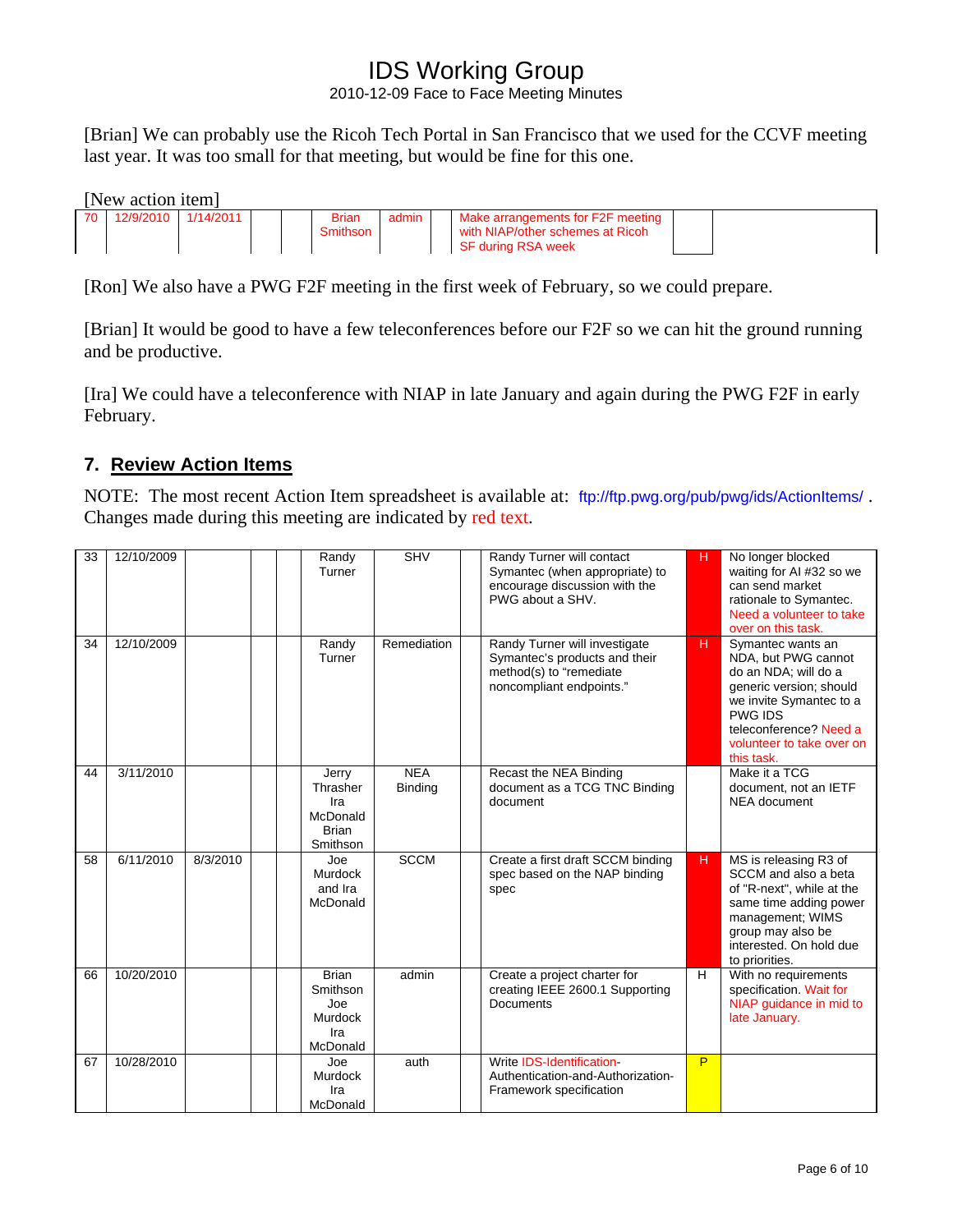2010-12-09 Face to Face Meeting Minutes

| 68 | 12/2/2010 |  | Joe<br>Murdock   | auth       | Define IAA Security Ticket (per<br>October 2010 F2F) |  |
|----|-----------|--|------------------|------------|------------------------------------------------------|--|
| 69 | 12/2/2010 |  | Michael<br>Sweet | log format | Write HCD Logging specification                      |  |

[Ira] Regarding the Support Documents project charter, we should expect guidance from NIAP in mid to late January before writing the charter so that we don't get the SC to approve something and then find we need to turn around and change it.

## **8. Document Status**

HCD-Assessment-Attributes

- <ftp://ftp.pwg.org/pub/pwg/ids/wd/wd-idsattributes10-20100930.pdf>
- Stable (needs a binding prototype)

#### HCD-NAP Binding

- <ftp://ftp.pwg.org/pub/pwg/ids/wd/wd-ids-napsoh10-20100930.pdf>
- Stable

#### HCD-TNC Binding

• Initial Draft still under development

HCD-NAC Business Case White Paper

- <ftp://ftp.pwg.org/pub/pwg/ids/white/tb-ids-hcd-nac-business-case-20100422.pdf>
- Final

### HCD-Remediation

- <ftp://ftp.pwg.org/pub/pwg/ids/wd/wd-ids-remediation10-20100930.pdf>
- Initial Draft

### HCD-NAP-SCCM Binding

- Mapping Spreadsheet:
	- o [ftp://ftp.pwg.org/pub/pwg/ids/white/IDS-NAP-SCCM-Mapping\\_20090917.xls](ftp://ftp.pwg.org/pub/pwg/ids/white/IDS-NAP-SCCM-Mapping_20090917.xls)
- Specification on hold

#### HCD-Log

- White Papers:
	- o <ftp://ftp.pwg.org/pub/pwg/ids/white/ids-logging-20100608.pdf>
	- o [ftp://ftp.pwg.org/pub/pwg/ids/white/IEEE2600.1\\_audit\\_events.pdf](ftp://ftp.pwg.org/pub/pwg/ids/white/IEEE2600.1_audit_events.pdf)
- Specification:
- [ftp://ftp.pwg.org/pub/pwg/ids/wd/wd-ids-log10-20101018-rev.pdf](ftp://ftp.pwg.org/pub/pwg/ids/wd/wd-ids-log10-20100803.pdf)
- Initial Draft

#### IDS-Identification-Authentication-Authorization

• White Papers: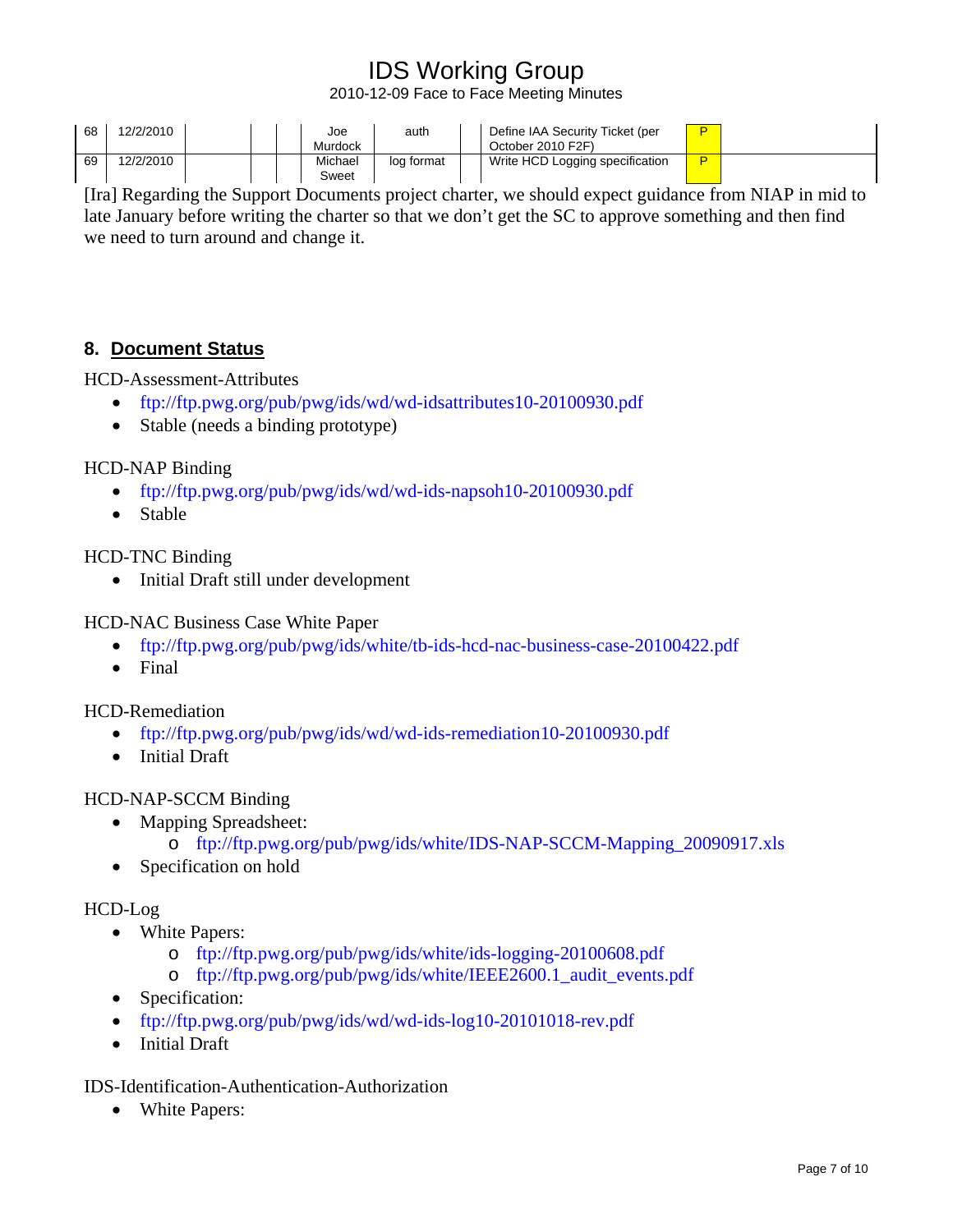2010-12-09 Face to Face Meeting Minutes

- o <ftp://ftp.pwg.org/pub/pwg/ids/white/ids-authorize-20100608.pdf>
- Mind Map:
	- o <ftp://ftp.pwg.org/pub/pwg/ids/white/ids-iaa-framework-2010-12-03.xmind>
- Specification (outline only):
	- o <ftp://ftp.pwg.org/pub/pwg/ids/wd/wd-ids-iaa10-20101202.pdf>
	- o <ftp://ftp.pwg.org/pub/pwg/ids/wd/wd-ids-iaa10-20101202.docx>

## **9. New HCD-ATR attribute**

[Joe] Should we add a security log destination attribute to ensure that there is a location to archive logs?

[Ira] Yes, to ensure that there is a central location.

[Brian] How are you going to do a health validation on something that is outside of the HCD?

[Ira] You could validate that it is a correct URI scheme and that it is DNS-resolvable.

[Joe] Site policy could control what are acceptable values.

[Ira] As is done with IPP, we could make some policy like it can be https or sftp and not sent in the clear.

[Mike] There is no URI scheme for syslog. One was started three years ago but didn't get finished.

[Brian] IEEE 2600.1 doesn't require an external log. It requires a log, which can be internal, external, or both. I think this is the first instance in which one of these attributes makes a functional requirement that 2600.1 doesn't also require.

[Joe] Well, we require syslog.

[Mike] It could be internal or external, and site policy could refine it further. The URI could point to something local.

[Brian] Should it be multivalued?

[Ira] Yes. And the first one would be primary and the only one that is required to be non-empty.

[Brian] Would a flag be sufficient? One that says "audit is enabled"? We do something like that for admin passwords – just a flag that says you've changed it to something other than default, but there is no assessment of strength of function.

[New action item]

| 12/9/2010 |  | Joe      | <b>ATD</b> | propose by email a multivalued           |  |
|-----------|--|----------|------------|------------------------------------------|--|
|           |  | waruuta. |            | attribute for log location (a URI) to be |  |
|           |  |          |            | added to HCD-ATR                         |  |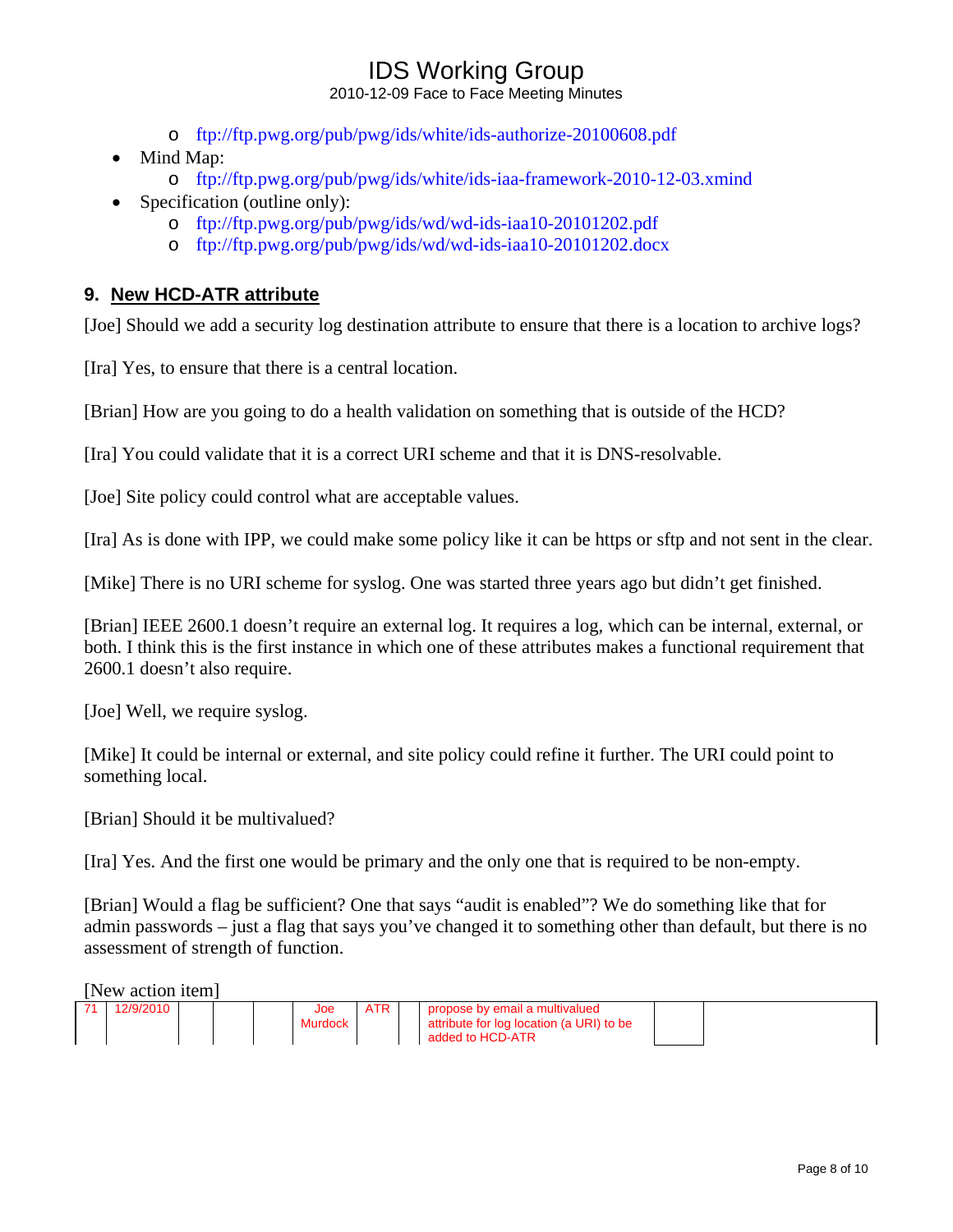2010-12-09 Face to Face Meeting Minutes

## **10. MPSA Survey Results**

Refer to the presentation slides [ftp://ftp.pwg.org/pub/pwg/ids/Presentation/2010-12-09\\_IDS\\_F2Fv3.pdf](ftp://ftp.pwg.org/pub/pwg/ids/Presentation/2010-12-09_IDS_F2Fv3.pdf)

#### **11. IA&A and IDS Security Ticket**

Refer to<ftp://ftp.pwg.org/pub/pwg/ids/white/Cloud-and-Mobile-Authentication-2010-10-20.xmind>

[Joe] There has been no change in the mindmap since the last face-to-face.

Refer to<ftp://ftp.pwg.org/pub/pwg/ids/white/ids-iaa-framework-2010-12-03.xmind>

[Joe] Two mindmaps have been combined into one. The only other change is that a SAML block has been added.

Document security is an issue that keeps coming up. It is for access control, not rights management. What we're working on now is the MFP security ticket for IPP Everywhere and the cloud. These are only recommendations, no new protocols; the only new thing is the security ticket. The security ticket would be SAML or WS-Federation or policy request.

[Ira] If we have a conformance section, which we will, then we will have requirements and not just recommendations.

[New action item]

| 12/9/2010 |  | Joe     | <b>IA&amp;A</b> | direction is not "recommendations"                                                                  |  |
|-----------|--|---------|-----------------|-----------------------------------------------------------------------------------------------------|--|
|           |  | Murdock |                 | only", it is "requirements and                                                                      |  |
|           |  |         |                 | recommendations" (pointing to existing<br>standards) because there will be a<br>conformance section |  |

[Joe] An outline has been posted for IA&A. There is no content. We are looking for authors of sections.

[Ira] We need a common requirements document to avoid making requirements in separate documents, over and over, which will ultimately drift from one another. It makes more sense to have one overarching requirements document for IDS security.

We can't go into Last Call unless we have an approved external requirements document, or by SC caveat, an embedded section that has rationale, use cases, and derived design requirements. We'd need one of those for every spec.

[Bill] It would be challenging to have one requirements document for all topics.

[Ira] The idea is that we'll have one common requirements document that covers most requirements, and then individual specs can point to that document and add a few unique requirements.

[New action item]

| 12/9/2010 |  | Joe<br><b>Murdock</b> | reats<br>spec | start an IDS common requirements<br>spec to include out-of-scope and |  |
|-----------|--|-----------------------|---------------|----------------------------------------------------------------------|--|
|           |  | Ira                   |               | terminology sections                                                 |  |
|           |  | McDonald              |               |                                                                      |  |
|           |  | <b>Ron Nevo</b>       |               |                                                                      |  |